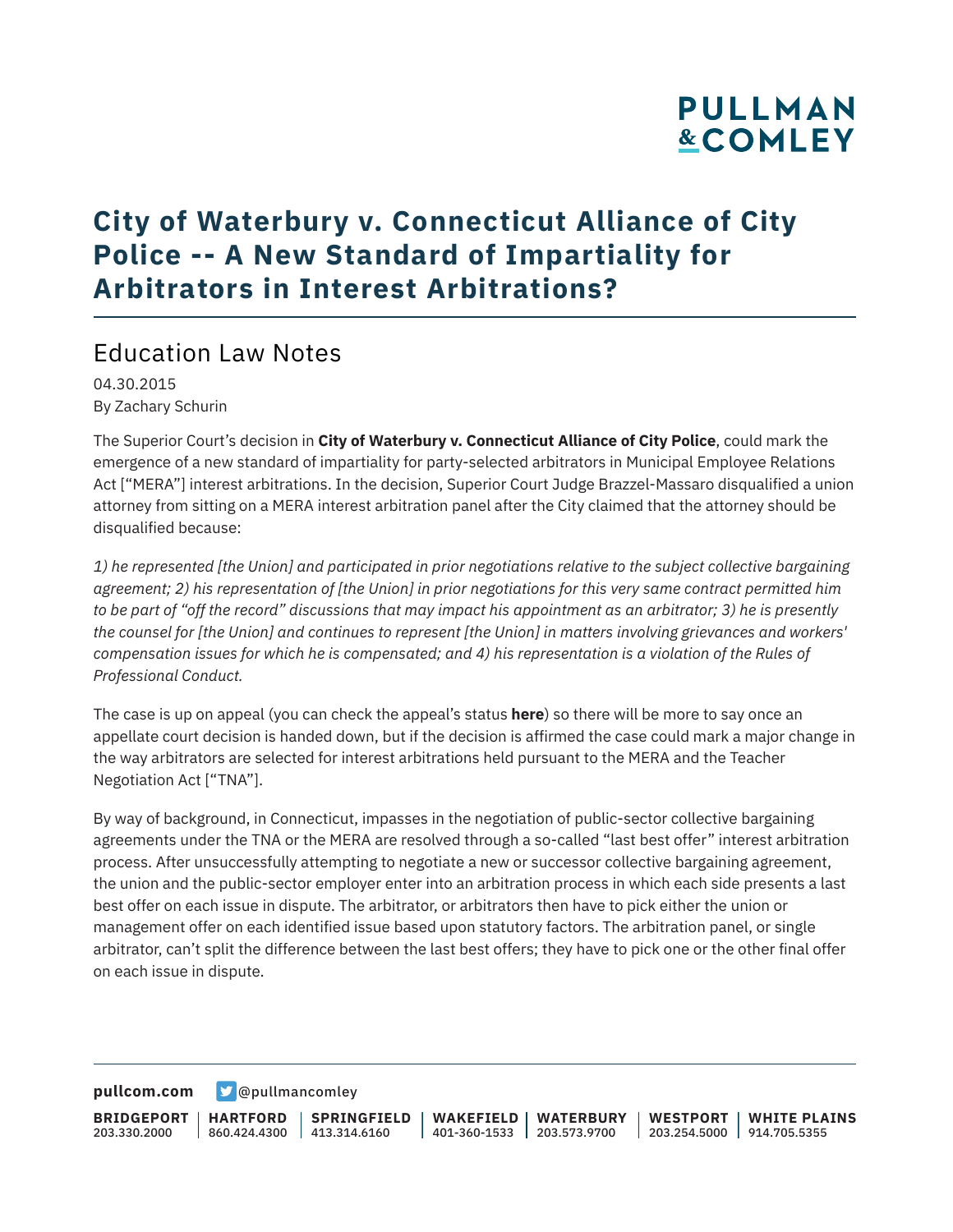# **PULLMAN &COMLEY**

#### City of Waterbury v. Connecticut Alliance of City Police -- A New Standard of Impartiality for Arbitrators in Interest Arbitrations?

Under the TNA and the MERA the union and management each pick one party arbitrator who will sit on a three-member arbitration panel. (Technically, under the TNA the parties can proceed to arbitration with a single arbitrator, but that rarely happens.) Under the TNA the parties select a neutral arbitrator, or if one can't be agreed upon, the State Department of Education "goes to the hat" and a neutral is randomly selected from a state-designated panel of approved arbitrators. Under the MERA, once the two party arbitrators have been chosen, they are required to confer and select a neutral arbitrator from another state-approved panel of neutral arbitrators.

Union and management advocates generally expect their selected arbitrator to advocate on behalf of their side during the arbitration process. In this sense, there are really two-levels of advocacy in the interest arbitration process. The parties put on evidence and argue their positions at the arbitration hearing, but then when the arbitration panel later reconvenes in its executive session to decide each issue in dispute, the party arbitrators continue to advocate to the neutral on behalf of the party that selected them. Since the management and union-selected arbitrators will invariably vote for the management or union last best offer on each issue, the neutral really decides the interest arbitration because he or she casts the deciding vote on every issue.

There's one other aspect to the interest arbitration process to be aware of. The party selected arbitrators are paid their per-diem fees by the party that selects them. The neutral-arbitrator's fees are split between the union and management.

In reaching her decision in City of Waterbury, Judge Brazzel-Massaro heavily relied upon the Connecticut Appellate Court's decision in **Metropolitan District Commission v. Connecticut Resources Recovery Authority, 130 Conn. App. 132 (2011)** in determining the standard for the disqualification of a party appointed arbitrator. In that case, which arose in the context of a contract dispute rather than an interest arbitration, the Appellate Court broadly stated that:

a trial court may intervene in an arbitration proceeding pursuant to its equitable powers and disqualify an arbitrator when the arbitrator cannot observe his or her ethical duties or cannot participate in the arbitration proceeding in a fair, honest and good faith manner. . . To conclude that an arbitrator, who cannot observe his or her ethical duties or who cannot participate in a fair, honest and good-faith manner, may nevertheless serve as an arbitrator would "undermine society's confidence in the legitimacy of the arbitration process

Relying on Metropolitan District Commission, Judge Brazzel-Massaro found that the Union-selected arbitrator's ongoing representation of the Union would create an untenable "dual responsibility" to both his Union client and the arbitration panel itself. As the Court found: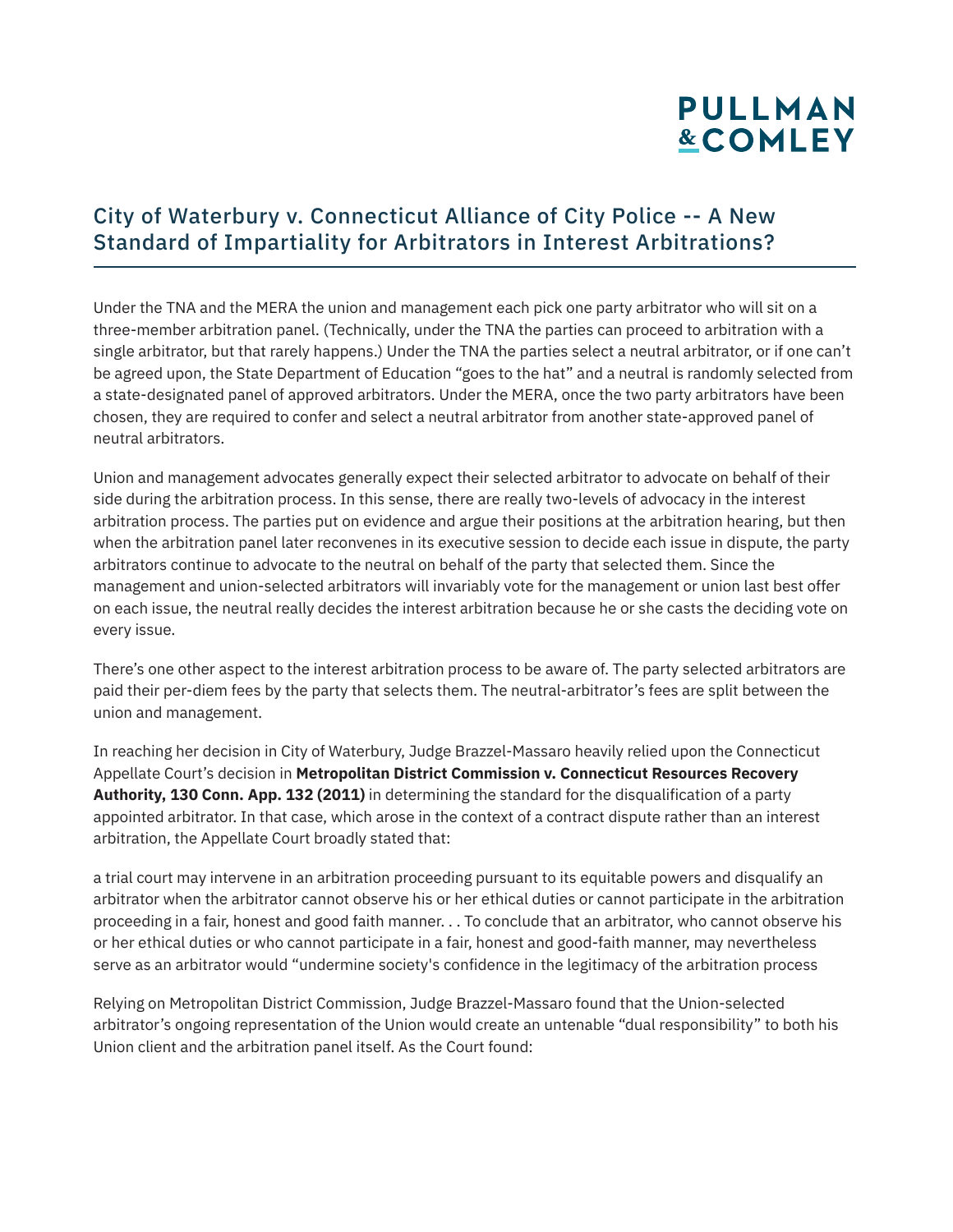# **PULLMAN &COMLEY**

#### City of Waterbury v. Connecticut Alliance of City Police -- A New Standard of Impartiality for Arbitrators in Interest Arbitrations?

This dual responsibility provides at the very least a public perception of conflict and unfairness. The result of the dual responsibility is that [the Union appointed arbitrator] cannot be fair and act in good faith when it may have an impact on his client's needs for his services. Any decision by the arbitration panel will be seen by the public as a done deal with no opportunity for a fair, balanced approach that considers the taxpayers who will fund any arbitration finding.

The Court also reasoned that this point was underscored by the fact that while Rule 1.12(d) of Connecticut's Rules of Professional Conduct for attorneys states that a party-selected arbitrator "in a multi-member arbitration panel is not prohibited from *subsequently* representing that party" (emphasis added), there is no corresponding provision in the Rules of Professional Conduct that affirmatively allows an attorney who has previously or is currently representing a party to serve as an arbitrator in an arbitration involving the party. On this basis, the Court found that the Union-selected arbitrator's position:

*as the sole counsel and negotiator with ongoing and future legal representation of [the Union] creates a conflict which is further exacerbated by the public perception of unfairness or lack of good faith that will inevitably surface as the taxpayers are impacted by any decision.*

While the Court's decision in City of Waterbury is somewhat limited by its unique set of facts, the case raises a number of interesting questions. For starters, where should the line be drawn when it comes to a partyselected arbitrator's "partiality"? Both the Superior Court in City of Waterbury and the Appellate Court in Metropolitan District Commission readily acknowledged that party-selected arbitrators are customarily expected to advocate on behalf of the party that selects them. But even if this is the case, how does an arbitrator's partiality square up with his or her apparent ethical duty – as noted in Metropolitan District Commission -- to serve on an arbitration panel "in a fair, honest and good faith manner"? Can a person really be fair and partial at the same time? What if a party-selected arbitrator in an interest arbitration knows that an argument advanced by their side is particularly weak or even frivolous? Would that arbitrator owe a duty to the arbitration panel, and the public at-large, to vote against the side that picked them on that issue at the executive session?

In a related vein, what actually counts as fairness in the eyes of the public? If, as found in City of Waterbury, representation of a client while concurrently serving as that party's appointed arbitrator at interest arbitration offends public notions of fairness and undermines the stature of an interest arbitration panel, then what about the fact that party-selected arbitrators are paid by the parties themselves? If the process is supposed to be sacrosanct in the eyes of the public, is that expectation compatible with an interest arbitration system that requires the parties to pay their selected arbitrators? Could there be anything that undermines the public's perception of the interest arbitration process more than the direct payment of arbitrators by the parties that appoint them?